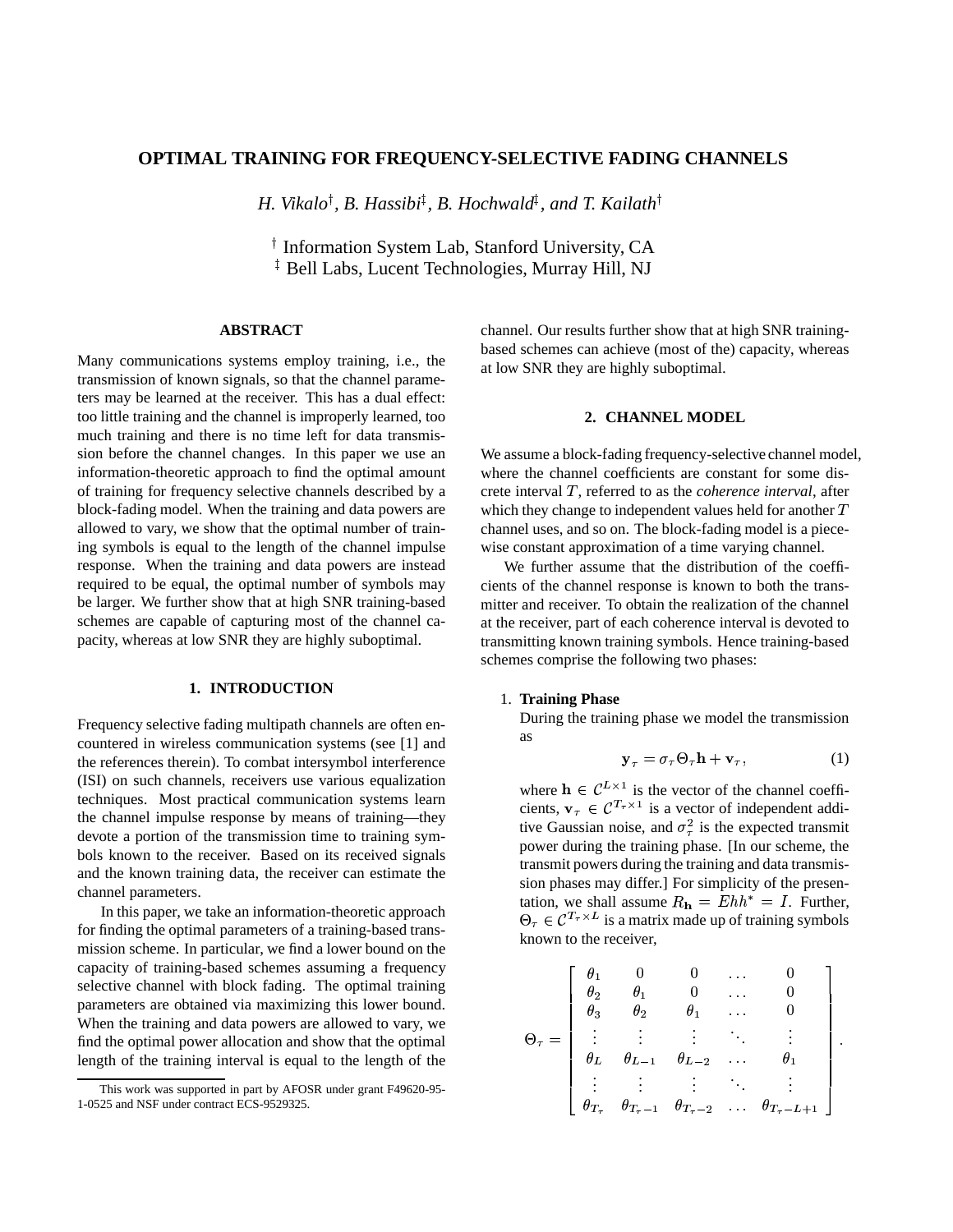Since  $\sigma_{\tau}^2$  is the expected transmit power, the training symbols vector  $\theta_{\tau} = [\theta_1 \ \theta_2 \ \dots \ \theta_{T_{\tau}}]^T$  satisfies tr  $\theta_{\tau} \theta_{\tau}^* = T_{\tau}$ . An estimate of the channel is formed from the observed signals,  $y_\tau$ , and  $\Theta_\tau$ ,

$$
\hat{\mathbf{h}} = f(\mathbf{y}_{\tau}, \Theta_{\tau}).
$$

For a well-determined system of equations(and meaningful estimate) we need  $T<sub>\tau</sub> \geq L$ , that is, at least as many equations as unknowns in (1).

# 2. **Data Transmission Phase**

For this phase we have

$$
\mathbf{y}_d = \sigma_d H_d \mathbf{s}_d + \sigma_\tau H_\tau \theta_\tau + \mathbf{v}_d, \quad \mathbf{E} \mathbf{s}_d \mathbf{s}_d^* = R_\mathbf{s},
$$

where  $\mathbf{s}_d = [s_1 \ s_2 \ \dots \ s_{T_d}]^T$  is the vector of the transmitted data sequence, and  $\mathbf{v}_d \in C(T_d + L - 1) \times 1$  is the vector of additive white complex Gaussian noise with covariance  $\text{Ev}_d \mathbf{v}_d^* = I$ . Furthermore, the matrices  $H_d \in \mathcal{C}^{(T_d+L-1)\times T_d}$  and  $H_{\tau} \in \mathcal{C}^{(T_d+L-1)\times T_{\tau}}$  are defined as

$$
H_{d} = \begin{bmatrix} h_{1} \\ h_{2} & h_{1} \\ \vdots & \vdots & \ddots \\ h_{L} & h_{L-1} & \cdots & h_{1} \\ & \ddots & \ddots & \ddots \\ & & h_{L} & h_{L-1} & \cdots & h_{1} \\ & & & \ddots & \vdots & \vdots \\ & & & h_{L} & h_{L-1} \\ & & & & h_{L} & h_{L} \\ & & & & & h_{L} \end{bmatrix} \quad \begin{matrix} \mathbf{t} \\ \mathbf{t} \\ \mathbf{t} \\ \mathbf{t} \\ \mathbf{t} \\ \mathbf{t} \\ \mathbf{t} \\ \mathbf{t} \end{matrix}
$$

The expected transmission power is  $\sigma_d^2$ . The estimate of the channel,  $\hat{\mathbf{h}}$ , is used to detect  $\mathbf{s}_d$  from

$$
\mathbf{y}_{d} - \sigma_{\tau} \hat{H}_{\tau} \theta_{\tau} = \sigma_{d} \hat{H}_{d} \mathbf{s}_{d} + \underbrace{\sigma_{d} \tilde{H}_{d} \mathbf{s}_{d} + \sigma_{\tau} \tilde{H}_{\tau} \theta_{\tau} + \mathbf{v}_{d}}_{\mathbf{v}'_{d}},
$$
\n(2)

where  $\mathbf{v}'_d$  is the effective noise comprised of the additive noise and residual channel estimation error, and  $y_d$  denotes the combination of the measured and known signals during the data transmission phase.

We note that the following relations hold due to conservation of time and energy,

$$
T = T_{\tau} + T_d, \quad \sigma^2 T = \sigma_{\tau}^2 T_{\tau} + \sigma_d^2 T_d.
$$

Clearly, increasing  $T_{\tau}$  improves the channel estimate but that is achieved at the expense of the length of the data transmission interval  $T_d$ . Similar trade-off holds for  $\sigma_\tau^2$  and  $\sigma_d^2$ . We are interested in finding optimal (from the capacity point of view) parameters  $(T_{\tau}, T_d, \sigma_{\tau}^2, \sigma_d^2)$  along with the optimal training sequence  $\theta_{\tau}$ . We should also mention that the channel estimate  $\hat{h}$  may, for instance, be the maximumlikelihood or linear minimum-mean-square-error estimate. Note that MMSE estimate  $\hat{\bf h}$  is the conditional mean of  ${\bf h}$ given  $\theta_{\tau}$  and  $\mathbf{y}_{\tau}$ . Hence  $\hat{\mathbf{h}}$  and  $\tilde{\mathbf{h}}$  are uncorrelated and so are  $\hat{H}$  and  $\hat{H}$ . Thus, when the channel estimate is MMSE, the effective noise  $\mathbf{v}'_d$  in (2) is uncorrelated with the signal  $\mathbf{s}_d$ .

# **3. CAPACITY BOUNDS AND OPTIMAL PARAMETERS OF THE TRAINING-BASED TRANSMISSION SCHEME**

The capacity in bits per channel use in the training-based scheme can be expressed as

$$
C_{\tau} = \sup_{p_{s_d}, trE \mathbf{s}_d \mathbf{s}_d^* \leq T_d} \frac{1}{T} I(\mathbf{y}_{\tau}, \theta_{\tau}, \mathbf{y}_d; \mathbf{s}_d)
$$
  
= 
$$
\sup_{p_{s_d}, trE \mathbf{s}_d \mathbf{s}_d^* \leq T_d} \frac{1}{T} (I(\mathbf{y}_d, \mathbf{s}_d | \mathbf{y}_{\tau}, \theta_{\tau}) + \underbrace{I(\mathbf{y}_{\tau}, \theta_{\tau}; \mathbf{s}_d)}_{=0})
$$

 $\left\lceil \frac{h_{L-1}}{h_{L-1}} \right\rceil$  fore, we find a lower bound on the capacity for a particular choice of the channel estimate. From (2), that is, the capacity in a training-based scheme is the supremum of the mutual information between the transmitted and received signals during the data transmission phase, given the transmitted and received signals during the training phase. In general, finding this capacity is a hard problem. There-

$$
\mathbf{y}'_d = \sigma_d \hat{H}_d \mathbf{s}_d + \mathbf{v}'_d. \tag{3}
$$

 $+\sigma_{\tau} \tilde{H}_{\tau} \theta_{\tau} + \mathbf{v}_{d}$ , the training-based scheme is as same as the capacity of a known channel system, subject to the additive noise with We assume that  $\hat{H}$  in (3) is obtained from the mean-square error (MMSE) estimate of the channel . The choice of the estimator is driven by its property that the additive noise and signal in (3) are then uncorrelated; thus,  $\mathbf{v}'_d$  in (3) is additive noise uncorrelated with  $s_d$ . The training-based scheme assumes that the channel estimate  $\hat{\mathbf{h}}$  (and, consecutively,  $\hat{H}$  in (3)) is correct, an assumption often made in practical transmission schemes. Hence, the channel capacity of the covariance matrix  $R_{\mathbf{v}'_d} =$ 

$$
\mathrm{E}\mathbf{v}'_{d}\mathbf{v}'_{d}^* = \mathrm{E}\left[\sigma_d^2\tilde{H}_d\mathbf{s}_d\mathbf{s}_d^*\tilde{H}_d^* + \sigma_\tau^2\tilde{H}_\tau\theta_\tau\theta_\tau^*\tilde{H}_\tau^*\right] + I. \tag{4}
$$

Choosing the signal covariance  $R<sub>s</sub> = I$  leads to a lower bound on  $C_{\tau}$  =

$$
\max_{R_{\mathbf{s}}, trR_{\mathbf{s}}=T_d} E \frac{T - T_{\tau}}{T + L - 1} \log \det \left( I + \sigma_d^2 R_{\mathbf{v}}^{-1} \hat{H}_d^* R_{\mathbf{s}} \hat{H}_d \right)
$$
  
 
$$
\geq E \frac{T - T_{\tau}}{T + L - 1} \log \det \left( I + \sigma_d^2 R_{\mathbf{v}}^{-1} \hat{H}_d^* \hat{H}_d \right)
$$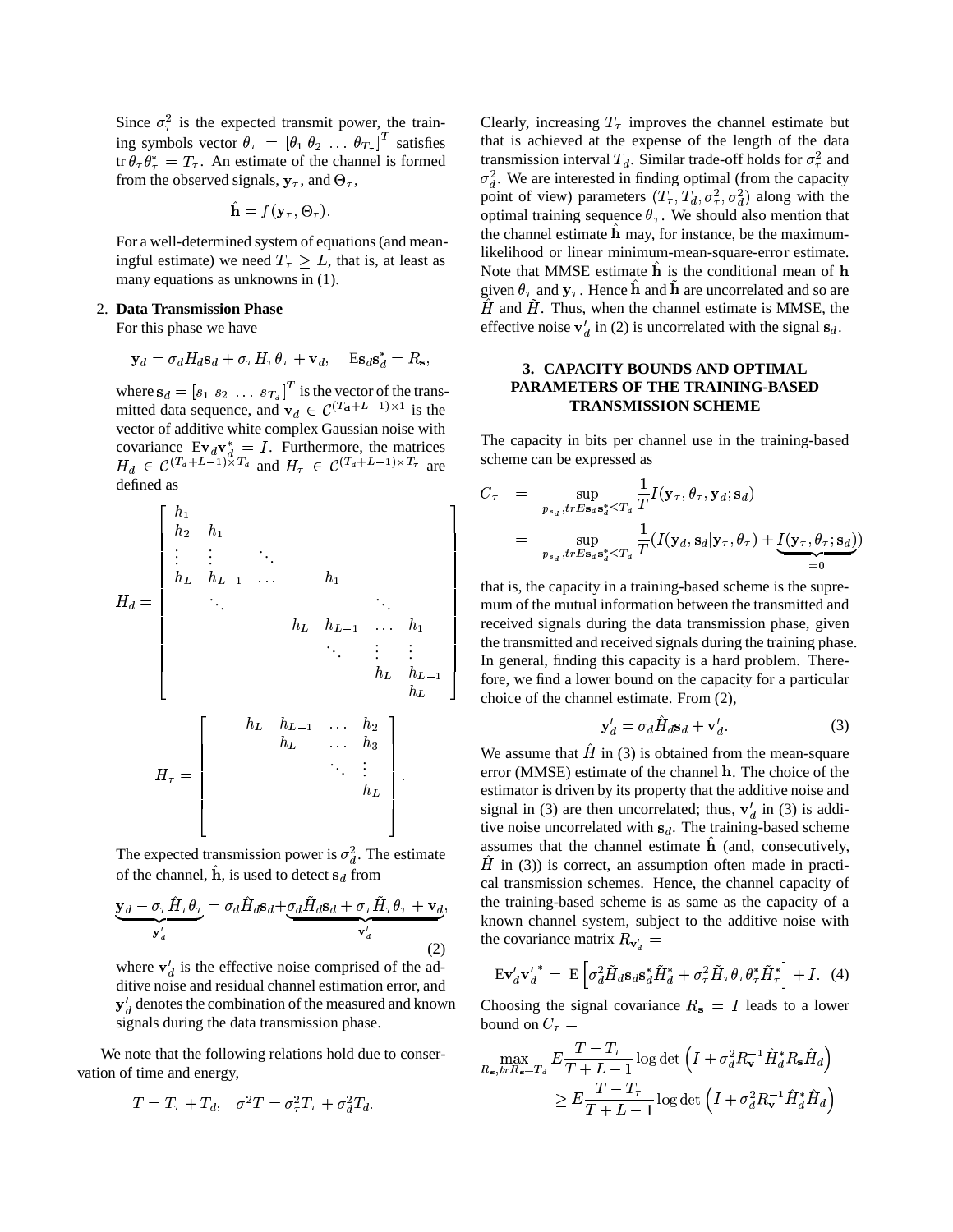Define the normalized channel,  $\bar{H}_d$ , as

$$
\bar{H}_d = \sqrt{\frac{LT_d}{\text{trE}(\hat{H}_d^* \hat{H}_d)}} \hat{H}_d.
$$

Then we can write capacity bound as

$$
C_{\tau} \ge E \frac{T - T_{\tau}}{T + L - 1} \log \det \left( I + \sigma_d^2 \frac{\sum_{i=1}^L \sigma_{\hat{h}_i}^2}{L} R_{\mathbf{v}_d'}^{-1} \bar{H}_d \bar{H}_d^* \right) \tag{5}
$$

We are interested in finding parameters of the transmission scheme that maximize the capacity lower bound in (5). In particular, we maximize the lower bound on capacity in (5) with respect to the training data sequence  $\theta_{\tau}$ , training power  $\sigma_d^2$ , and length of the training interval  $T_{\tau}$ . The result is given below and the proof is omitted for brevity.

**Theorem 1 (Optimizing the training-based scheme)** *The optimal length of the training interval for the training-based transmission scheme over a frequency-selective channel is equal to the length of the channel,*  $T_{\tau} = L$ *, and the lower bound on the capacity is given by*

$$
C_\tau \geq \frac{T-L}{T+L-1}E\log\det(I+\rho_{\rm \it eff}\bar{H}\bar{H}^*),
$$

*where*

$$
\rho_{\text{eff}} = \begin{cases}\n\frac{\sigma^2 T}{T - 2L} (\sqrt{\gamma} - \sqrt{\gamma - 1})^2 & \text{for } T > 2L \\
\frac{(\sigma^2 T)^2}{4L(1 + \sigma^2 T)} & \text{for } T = 2L \\
\frac{\sigma^2 T}{2L - T} (\sqrt{-\gamma} - \sqrt{-\gamma + 1})^2 & \text{for } T < 2L\n\end{cases}
$$

and  $\gamma = \frac{(T - L)(1 + \sigma^2 T)}{\sigma^2 T (T - 2L)}$ . *The optimal power allocation is given by*

$$
\sigma_d^2 = \begin{cases}\n\quad (\gamma - \sqrt{\gamma(\gamma - 1)}) \sigma^2 \frac{T}{T - L} & \text{for } T > 2L \\
\frac{1}{2} \sigma^2 \frac{T}{T - L} & \text{for } T = 2L \\
(\gamma + \sqrt{\gamma(\gamma - 1)}) \sigma^2 \frac{T}{T - L} & \text{for } T < 2L\n\end{cases}
$$
\n
$$
\sigma_\tau^2 = \sigma_d^2 + (\sigma^2 - \sigma_d^2) \frac{T}{L}.
$$

For high and low SNR the results of Theorem 1 specialize as follows.

## **Corollary 1 (High and low SNR)**

*1. At high SNR, lower bound on capacity is given by*

$$
C_{\tau} \ge E \frac{T - L}{T + L - 1} \log \det(I + \frac{\sigma^2 T}{(\sqrt{T_d} + \sqrt{L})^2} \bar{H}_d \bar{H}_d^*),
$$

*while the optimal power allocation is*

$$
\sigma_d^2 = \frac{\sqrt{T_d}}{\sqrt{T_d} + \sqrt{L}} \cdot \sigma^2 \frac{T}{T_d}.
$$

*2. At low SNR, lower bound on capacity is given by*

$$
C_{\tau} \ge E \frac{T-L}{T+L-1} \log \det(I + \frac{(\sigma^2 T)^2}{4T_d} \bar{H}_d \bar{H}_d^*),
$$

*while the optimal power allocation is given by*

$$
\sigma_d^2 = \frac{1}{2} \cdot \sigma^2 \frac{T}{T_d}.
$$

 $H_d H_d$  (5)<br>Some comments regarding Theorem 1 are appropriate. (5) Intuitively, longer training intervals provide better estimates of the channel, thus decreasing the power of the effective noise. However, longer training intervals mean less time for data transmission. Theorem 1 implies that spending time sending data is more important than spending time training; the optimum training interval is set to its minimum meaningful length. Note that increasing the training interval increases the capacity logarithmically (in lower noise power), but decreases it linearly (in time).

### **3.1. Equal powers**

The assumption made throughout the paper is that the communication system can provide two different transmission power levels, one for the training and one for the data transmission phase. However, if practical constraints impose equal power, i.e.,  $\sigma_{\tau}^2 = \sigma_d^2 = \sigma^2$ , the capacity lower bound can be written as

$$
2L \t C_{\tau} \ge E \frac{T - T_{\tau}}{T + L - 1} \log \det \left( I + \frac{\sigma^4 T_{\tau}}{1 + \sigma^2 (T_{\tau} + L)} \bar{H}_d \bar{H}_d^* \right).
$$
  
2L Further simplifications of this capacity lower bound express-

sions are possible for the special cases of high and low SNR.

1. At high SNR, we can write the capacity lower bound as

$$
C_{\tau} \ge E \frac{T - T_{\tau}}{T + L - 1} \log \det \left( I + \frac{\sigma^2 T_{\tau}}{T_{\tau} + L} \bar{H}_d \bar{H}_d^* \right). \tag{6}
$$

 Optimum length of the training interval can be obtained by evaluating (6) for various  $T_{\tau}$ ,  $L \leq T_{\tau} < T$ .

2. At low SNR, using  $\log(I + A) = \log e(A - A^2/2 +$  $A^3/3\ldots$ , we obtain following expression for the capacity lower bound

$$
C_{\tau} \geq \sigma^4 L \log(e) \frac{T - T_{\tau}}{T + L - 1} T_{\tau} (T - T_{\tau}).
$$

Upon taking the derivative with respect to  $T_{\tau}$ , one can notice that the capacity bound is maximized for  $T$ found as a solution of the quadratic equation

$$
T_{\tau}^2 - \frac{4}{3}TT_{\tau} + \frac{1}{3}T^2 = 0.
$$

Solving for  $T_{\tau}$ , we find that  $T_{\tau} = \frac{1}{3}T$ , and a third of a coherence interval should be devoted to training.